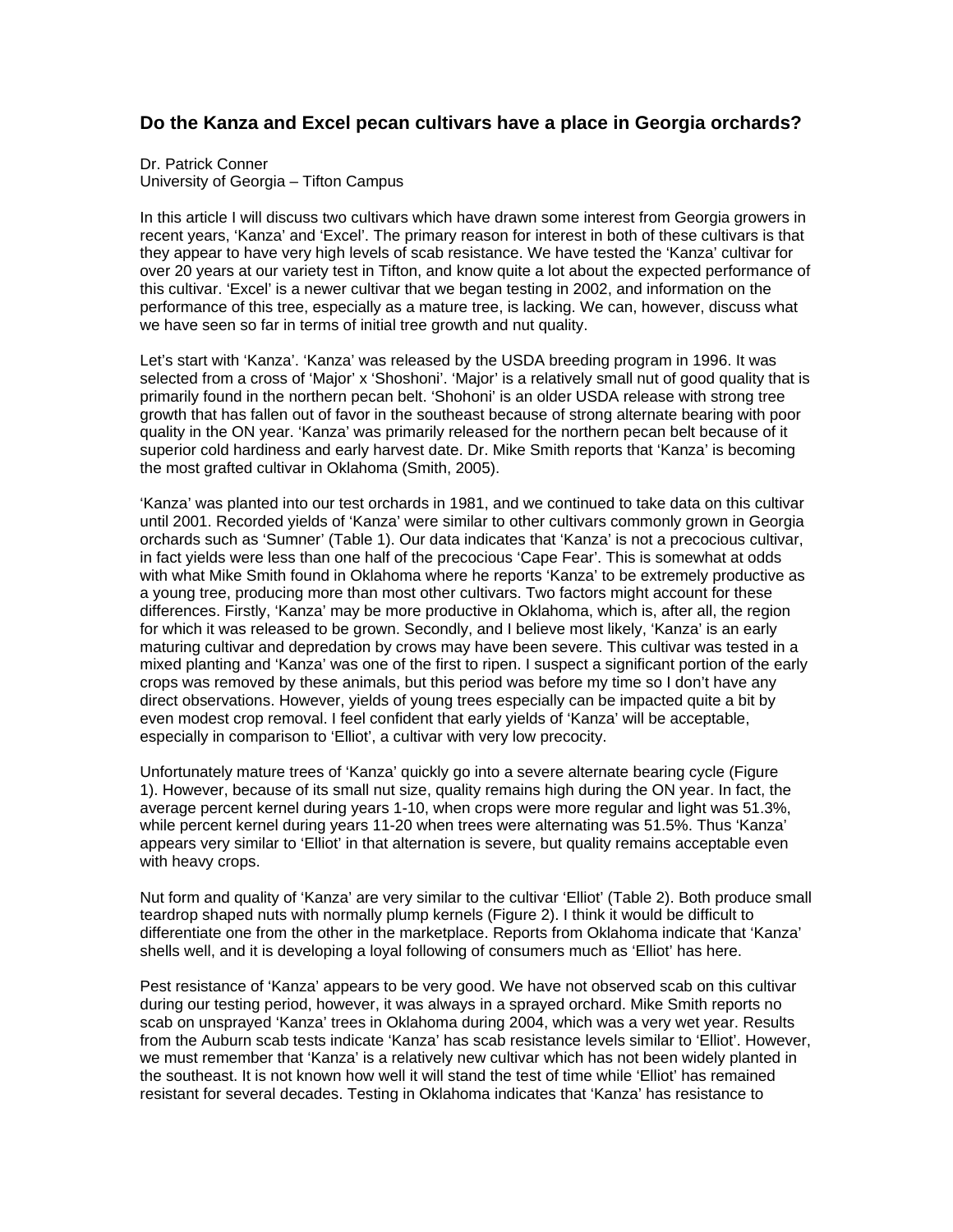powdery mildew, but is susceptible to brown spot. One other factor we have noted in our tests is that the leaves seem to turn yellow and drop early in the fall after harvest. My theory is that this is due to 'Kanza's' northern parentage and the leaves are just shutting down early. Whatever the cause, it may contribute to the alternate bearing tendency of this cultivar.

'Kanza' has late pollen shed and early stigma receptivity, very similar to 'Elliot'. It is unfortunate that they won't pollinate each other since they would have been a natural pair to interplant with each other and harvest as a single crop. Good matches for 'Kanza' pollination include: 'Desirable', 'Pawnee', 'Cape Fear', 'Caddo', and 'Oconee'.

Given its small nut size, I believe the primary usefulness of 'Kanza' in our region is probably as a substitute for 'Elliot'. I believe 'Kanza' will likely out-produce 'Elliot' as a young tree. Mature tree yields are difficult to compare because our 'Elliot' trees are very old, but may be similar since both set heavy crops and alternate in production. Both cultivars are severe alternate bearers with good quality in the ON year. Both cultivars also have an early maturity, but 'Kanza' should ripen a few to several days before 'Elliot'. Nut form and quality of these two cultivars is very similar and would probably be indistinguishable in the marketplace. The only thing I have noticed is that 'Kanza' at times seems to have darker golden kernel color, and a slightly more elongated nut. Scab resistance is very good in both cultivars, but 'Kanza' has not been existed nearly as long as 'Elliot' and may not hold up as well as 'Elliot' in the long run. 'Kanza' is very cold-hardy, and well adapted for northern regions, while 'Elliot' is very susceptible to spring freeze damage. Right now we are recommending 'Kanza' in northern Georgia and areas where freeze damage on 'Elliot' might be a concern. Given its similarity to 'Elliot', and probable advantages over 'Elliot' in terms of precocity and harvest date, we also recommend 'Kanza' for trial in the south where high levels of scab resistance are needed.

The second cultivar I want to discuss is the 'Excel' cultivar. This cultivar has recently garnered much attention in Georgia, primarily driven by the search for a large-sized nut with high levels of scab resistance. Unfortunately, right now this cultivar is so new that many important questions about its suitability remain unanswered. I will attempt to tell you what we do know.

The Excel cultivar originated as a chance seedling on the homestead of Mr. Andy Clough near Blackshear Georgia. In recent years this seedling has been patented and sold out of a nursery by Mr. Clough and his son Chris. The original tree is approximately 30 years old, and the Clough's speculate that the parents of this seedling are 'Success' and 'Pierce'. 'Success' is a well-known older cultivar with a large roundish nut with a thin shell. It is not much grown anymore because it has problems with severe alternate bearing and scab susceptibility. Interestingly, 'Success' is a parent of many well-known cultivars including 'Desirable' and 'Forkert'. The 'Pierce' cultivar is a selection from this orchard with a relatively small nut size and an early harvest date which has not been commercially propagated.

What you think of the nut quality of 'Excel' may depend upon whether you are a glass half-full or glass half-empty kind of person. Let's look at the good side first. Nut size is large, at 50 nuts per pound (Table 3) with both nut and kernel size being similar to 'Desirable' (Figure 3). The kernel is among the brightest that I have seen, and it appears to hold its color well during storage. Harvest date is early, last year we harvested them on October 9th. On the less favorable side, percent kernel last year was only 48%, and this was on young trees with a small crop. Excel nuts have a very thick shell, similar to 'Gloria Grande', so I doubt is percent kernel will ever eclipse 50% and this is simply too low for some growers. I have not had enough of a crop to test the shelling ability of this cultivar, but Mr. Clough reports that it shells well.

Cluster size on 'Excel' seems to be very large, and in combination with its large nut size, this suggests nut filling may be a problem in mature trees with a heavy crop. One vital piece of knowledge we need for this cultivar is: Can we thin the trees with summer shaking? The tree seems to have relatively thin branches, giving a somewhat weepy look to the tree. With this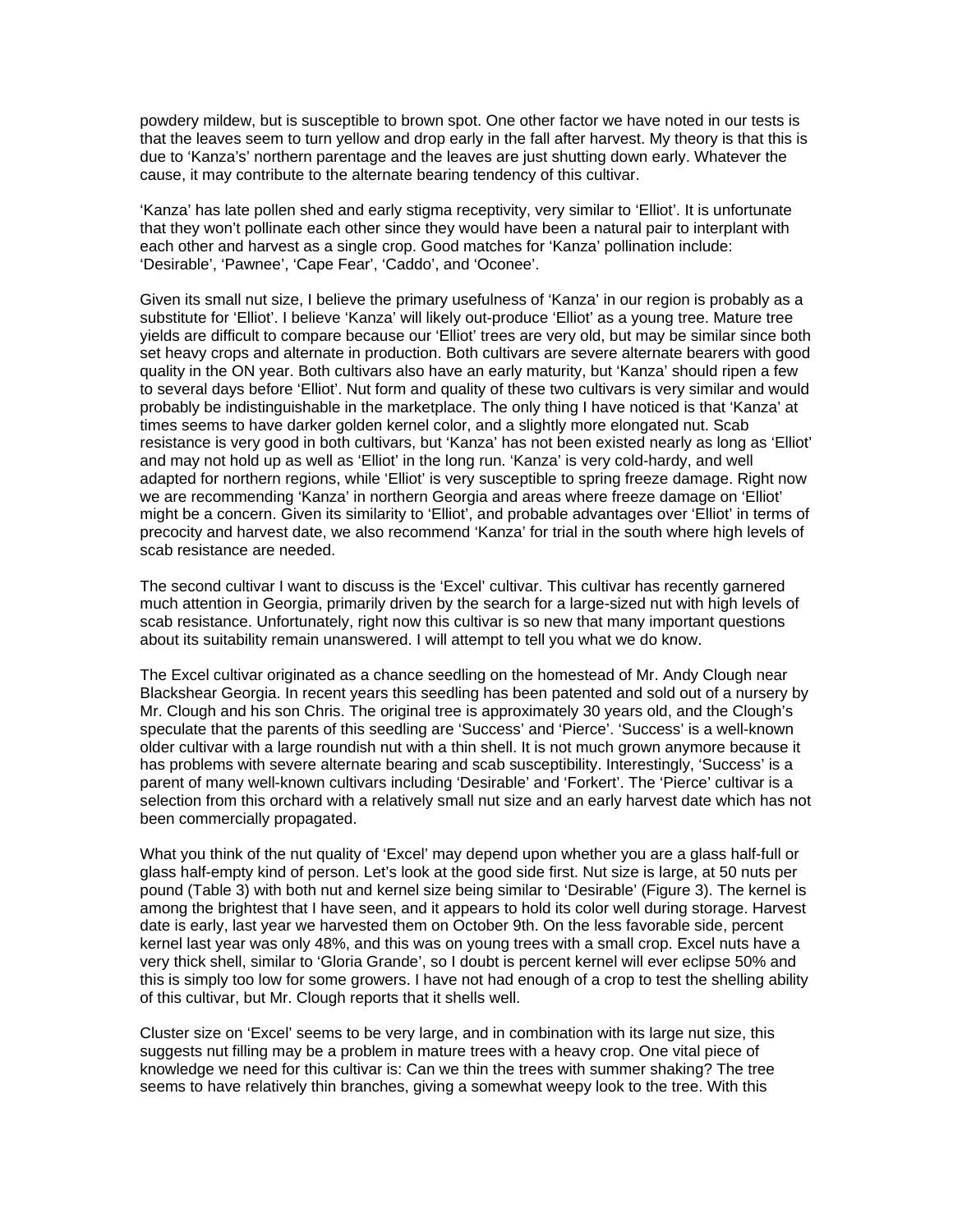growth habit, I am concerned that it may be difficult to get enough force out to the terminals to remove green nuts.

Another factor I have noticed about this cultivar is that it has relatively sparse foliage. This may improve spray penetration and lessen wind damage, but there is also less leaf area for photosynthesis. Grafting of this cultivar is somewhat difficult and I have had much lower percentage of takes with this cultivar. 'Excel' has not been a fast grower nor have early yields been large in our test. Excel is receptive to pollen mid-season and sheds pollen late. Good pollination matches for Excel include: 'Desirable', 'Pawnee', and 'Cape Fear'.

The main excitement centered around 'Excel' is that so far it is immune to scab. I have seen a large number of unsprayed trees in the Clough orchard with no scab infection while nearby 'Cape Fear' trees were devastated. No scab was been seen on our Excel trees in Tifton during the years 2003-2005, when other cultivars were severely impacted. Right now there are no other cultivars which combine the large size, early harvest, and scab immunity of Excel. Given the rainy years we have had in the recent past, it is not surprising this cultivar has drawn a lot of interest. I always caution growers, however, that scab resistance is usually transitory, and it is impossible to predict when the scab fungus will overcome the resistance of a cultivar. It is always important to consider what the value of the cultivar will be if this happens.

In summary, 'Excel' appears to be a pecan with a very mixed bag of attributes. Without its scab immunity, I don't think this cultivar would receive a second look from most growers, it just has too low of a percent kernel and threatens to have an overloading problem as well. However, right now it is immune to scab, its large, its fairly attractive in kernel appearance, and we have just had some devastating years of scab damage. What I like this pecan for is to diversify an operation. I would not plant it as a main cultivar because I am not convinced you will be able to get consistent quality from a mature tree. It reminds me of 'Gloria Grande', a cultivar that can look good some years, but has quality troubles in many years. However, it might be good to have a block of lowinput cultivars that don't need many sprays and can allow you to concentrate on spraying your higher quality susceptible cultivars and provide stability in wet years. It would also be a good choice for low or wet areas of orchards where scab pressure is higher. Right now we are officially recommending this cultivar for trial and are following it closely in our tests. However, given the large number of trees that have been planted in the last two years of this cultivar, word of mouth among growers will surely determine the ultimate success of this cultivar.

## **Literature Cited:**

Smith, Mike. 2005. Notes on 'Kanza'. The Oklahoma Pecan Grower. Jan., Feb., March 2005. Page 3-4.

|           | Average Yield |             |  |
|-----------|---------------|-------------|--|
| Cultivar  | Years 1-10    | Years 11-20 |  |
| Kanza     |               | 42          |  |
| Cape Fear | 17            | 59          |  |
| Kiowa     | 12            | 47          |  |
| Sumner    | 9             | 46          |  |
| Pawnee    | 8             | 48          |  |

## **Table 1. Average yield of 'Kanza' and check cultivars in Tift Co., Ga. 1981-2001.**

## **Table 2. Nut quality of 'Kanza' and 'Elliot'.**

|        | Nuts / $ b $ . | % Kernel | Maturity |
|--------|----------------|----------|----------|
| Kanza  | 74             | 52       | Oct. 8   |
| Elliot | 77             | 51       | Oct. 12  |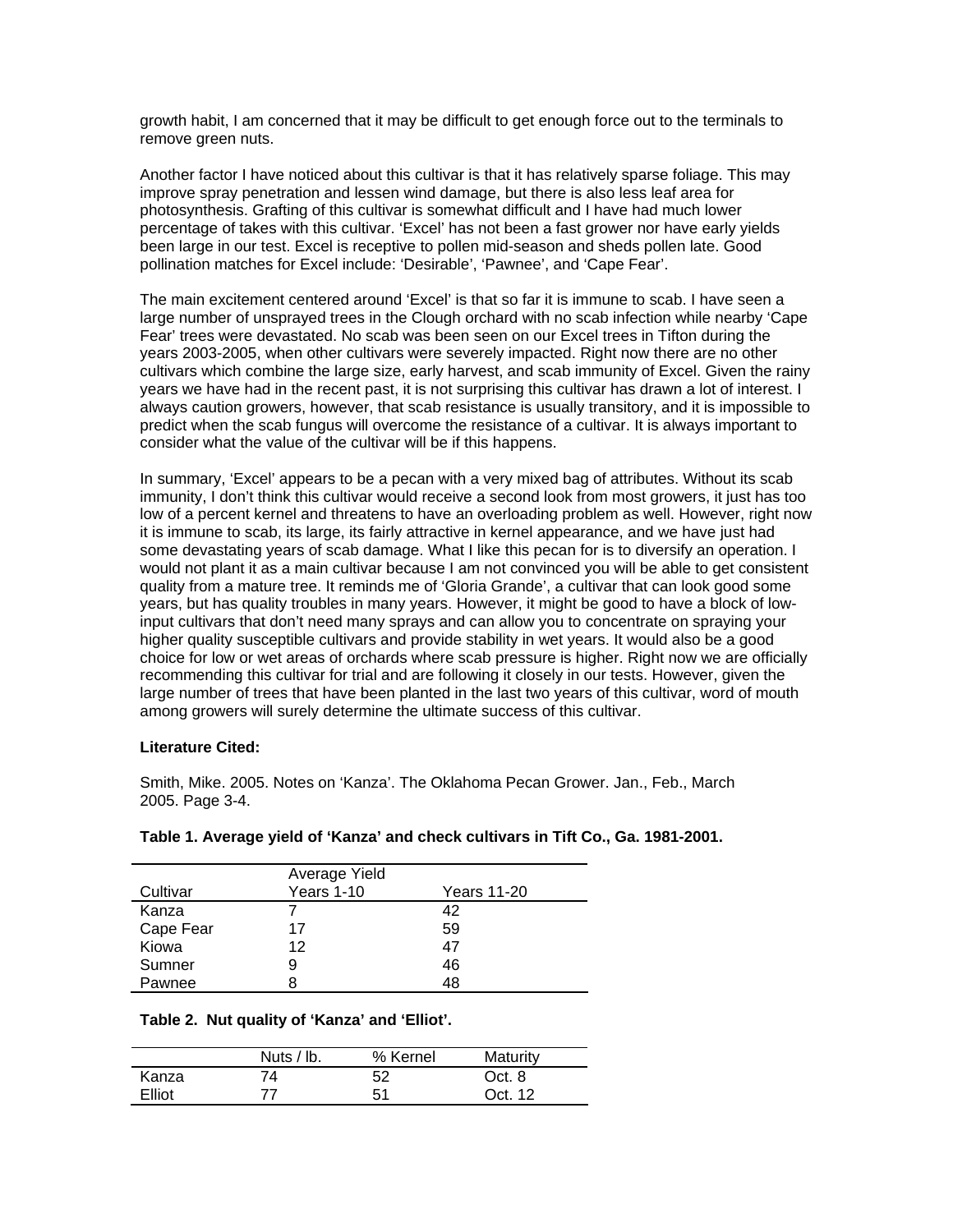|       | Nuts / $ b $ . | % Kernel | Maturity |  |
|-------|----------------|----------|----------|--|
| Excel | 50             | 48       | Oct. 9   |  |



**Table 3. Nut quality of 'Excel' in Tifton in 2005.**